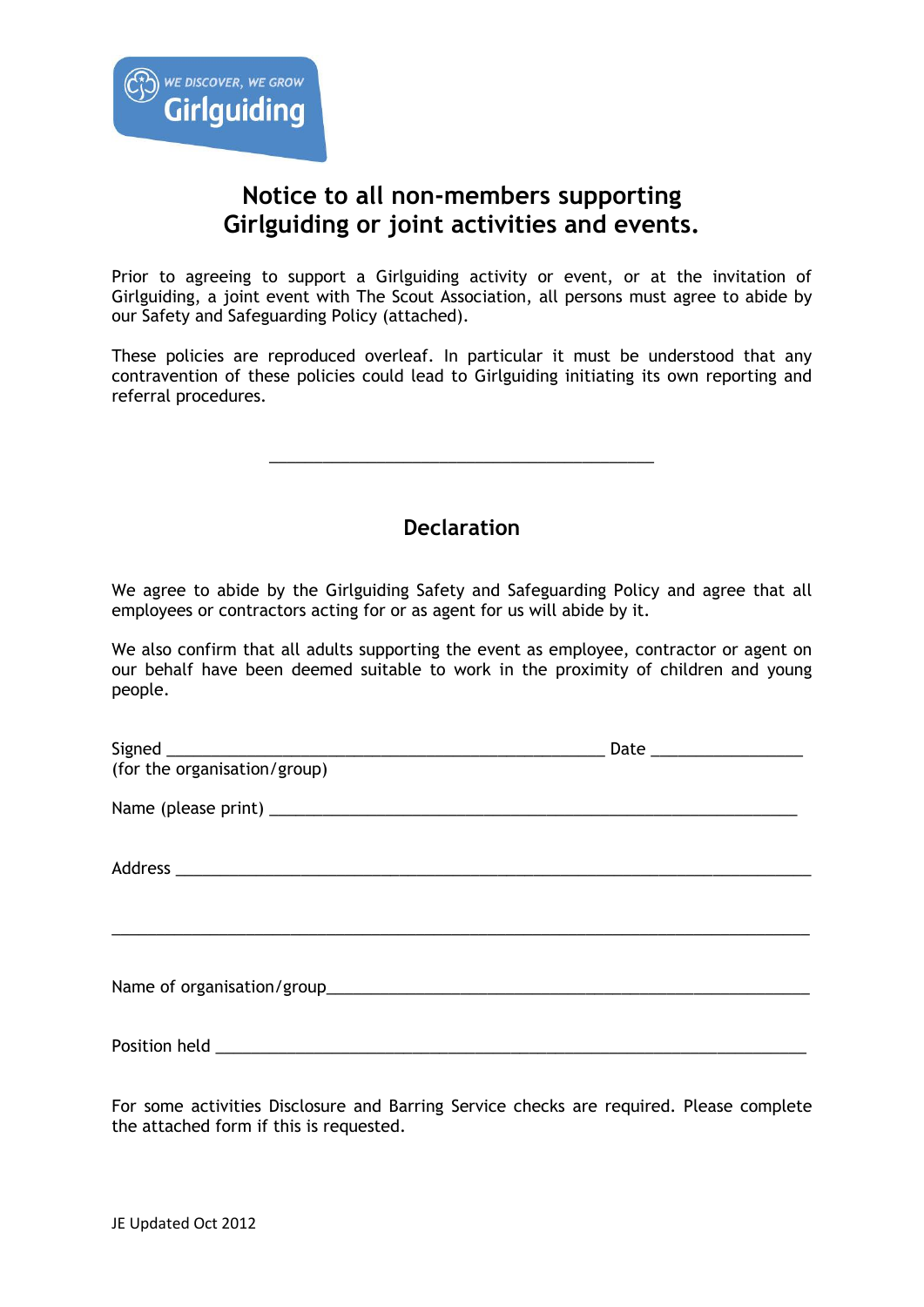

| <b>Instructor's Name</b> |                                                               | <b>Certificate Date</b> |
|--------------------------|---------------------------------------------------------------|-------------------------|
|                          | <b>Disclosure and Barring<br/>Service Certificate Number*</b> |                         |
|                          |                                                               |                         |
|                          |                                                               |                         |
|                          |                                                               |                         |
|                          |                                                               |                         |
|                          |                                                               |                         |
|                          |                                                               |                         |
|                          |                                                               |                         |
|                          |                                                               |                         |
|                          |                                                               |                         |
|                          |                                                               |                         |
|                          |                                                               |                         |
|                          |                                                               |                         |
|                          |                                                               |                         |
|                          |                                                               |                         |
|                          |                                                               |                         |
|                          |                                                               |                         |
|                          |                                                               |                         |
|                          |                                                               |                         |
|                          |                                                               |                         |
|                          |                                                               |                         |
|                          |                                                               |                         |
|                          |                                                               |                         |
|                          |                                                               |                         |
|                          |                                                               |                         |
|                          |                                                               |                         |
|                          |                                                               |                         |

\* DBS, Disclosure Scotland or Access NI certificate number.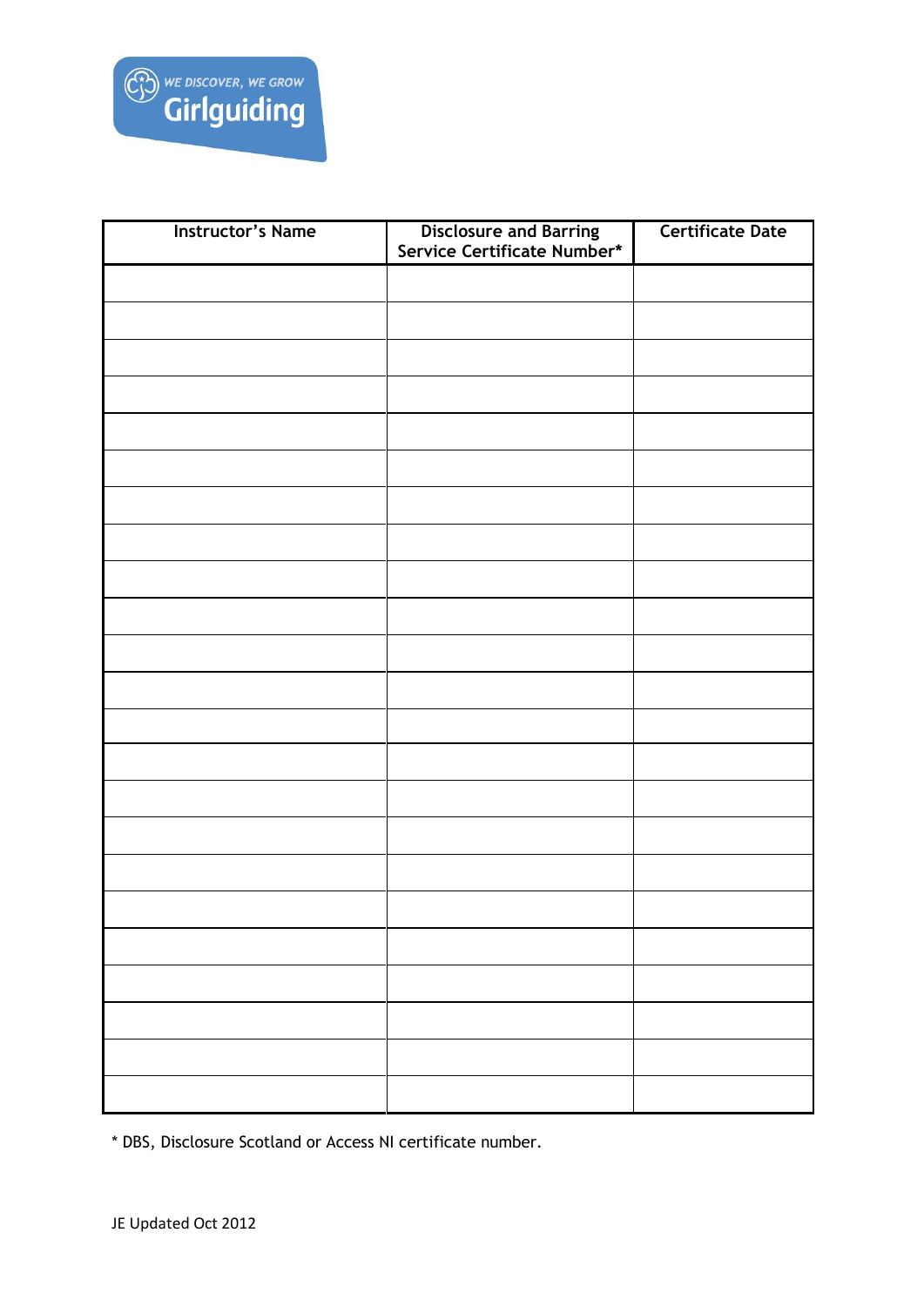

## **Safety and Safeguarding Policy Policy statement**

*It is the policy of Girlguiding to make every effort to safeguard its members from physical, sexual and emotional harm while participating in guiding activities. The Association takes all reasonable steps to ensure that, through relevant procedures and training, children, young people and adults taking part in guiding activities do so in a safe environment.*

All Leaders, instructors and other adults, whether female or male, have an obligation to avoid creating distressing situations. The trust required between Leader or instructor and participant is fundamental to the learning process and therefore should not be jeopardised. For this reason those working with girls and young women must follow these guidelines.

#### **Other adults present**

Leaders, instructors and other supporters should avoid situations where they are alone with a girl or young woman. Ideally, the third person present should be a female adult who knows the girl or young woman. This precaution protects all parties by removing the feeling of threat from an insecure participant, and by providing a witness if an accusation of improper behaviour is made.

## **Physical contact**

Physical contact between an individual and the Leader or instructor or other supporter should be avoided. There are instances when it is necessary, eg to demonstrate a skill, but such contact should remain impersonal so there is no risk of it being misinterpreted.

#### **Appropriate language**

Care should be taken about what is said, and the way it is said. Leaders, instructors and other supporters should avoid saying anything which could be interpreted as being aggressive, suggestive, or containing an innuendo.

#### **Infatuation**

Leaders, instructors and other supporters should discourage girls and young women from becoming infatuated with them. Situations where a participant develops a 'crush' on an adult need to be handled sensitively. While it is important not to encourage a participant with a crush, the adult should be aware of the damage caused by rejection. If an adult thinks a girl or young woman is developing a crush, she/he should mention it to the participant's Unit Leader or Commissioner, or other responsible adult Leader, so she/he does not have to deal with the situation alone.